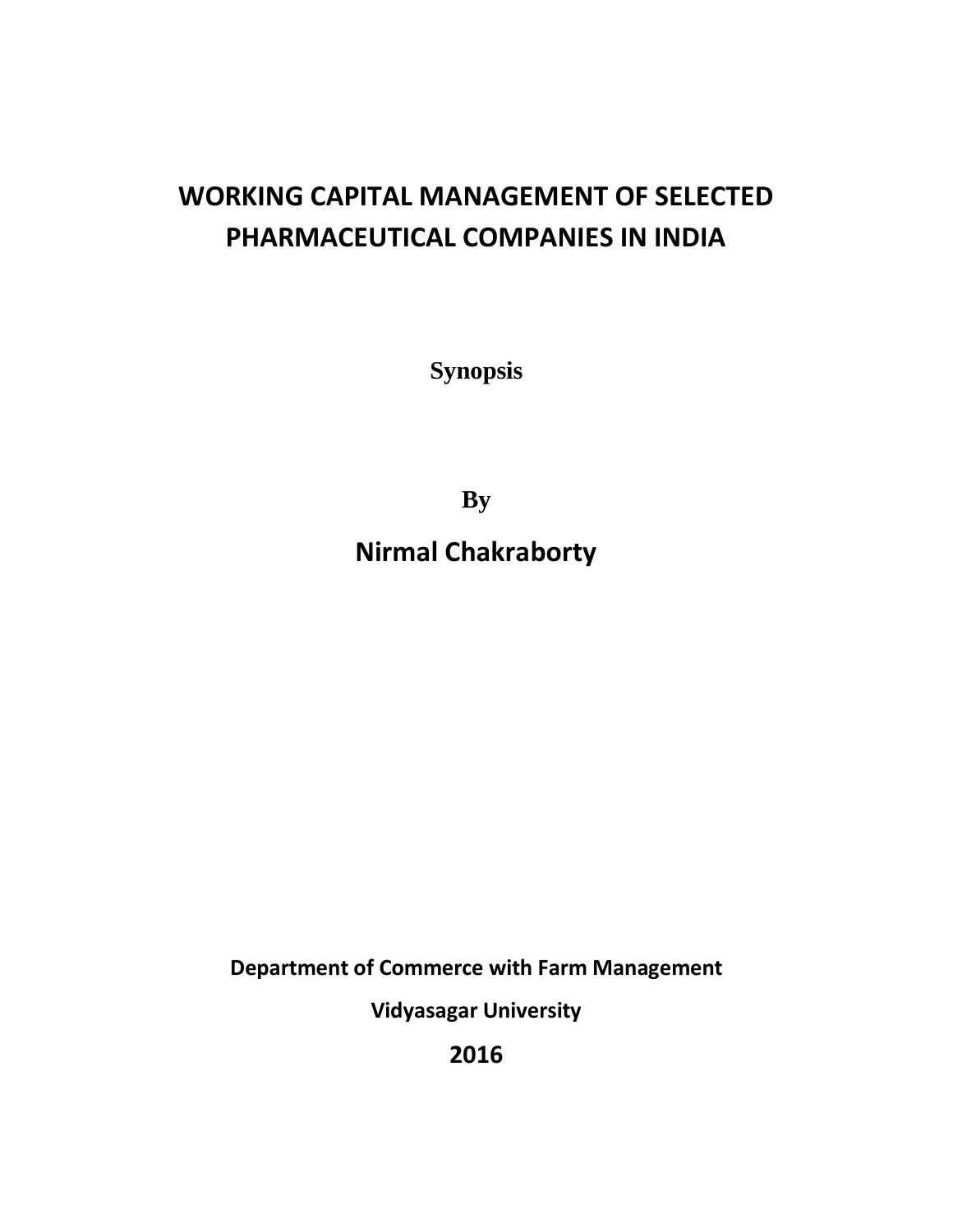## **TITLE : WORKING CAPITAL MANAGEMENT OF SELECTED PHARMACEUTICAL COMPANIES IN INDIA**

## **NAME : NIRMAL CHAKRABORTY**

In the present day context of rising capital cost and scars funds, the importance of working capital needs special emphasis. It has been widely accepted that the profitability of a business concern likely depends upon the manner in which working capital is managed. On the other hand, proper management of working capital leads to a material savings and ensures financial returns at the optimum level even on the minimum level of capital employed. We also know that both excessive and inadequate working capital is harmful of a firm. There are many instances of a business failure for inadequate working capital. Further working capital has to play a vital role to keep pace with the scientific and technological developments that are taking place in the concerned area of pharmaceutical industry. On study it is found that the pharmaceutical companies are maintaining current assets at a level which is eight times of its current liabilities on an average. It is also observed that fifty percent of the total assets, on an average, were invested in current assets. Inventory and debtors are the major components of working capital in terms of value of the pharmaceutical companies in India. Under the circumstances, if new ideas, methods and techniques are not been injected or brought into practice for want of working capital, the companies certainly not able to face competition and survive. In this context working capital management has a special relevance and a thorough investigation regarding working capital practice in the pharmaceutical industry is of utmost importance. An attempt has therefore been made to undertake an in depth study on working capital management of selected pharmaceutical companies in India.

While making the present study it has been attempted to consider the significant pharmaceutical companies belonging to the pharmaceutical industry in India. Component wise analysis, trend analysis of different component of working capital, growth of different component of working capital, working capital financing risk and working capital leverage, Principal component analysis to identify the major components which are responsible for changing liquidity, profitability and efficiency had been considered as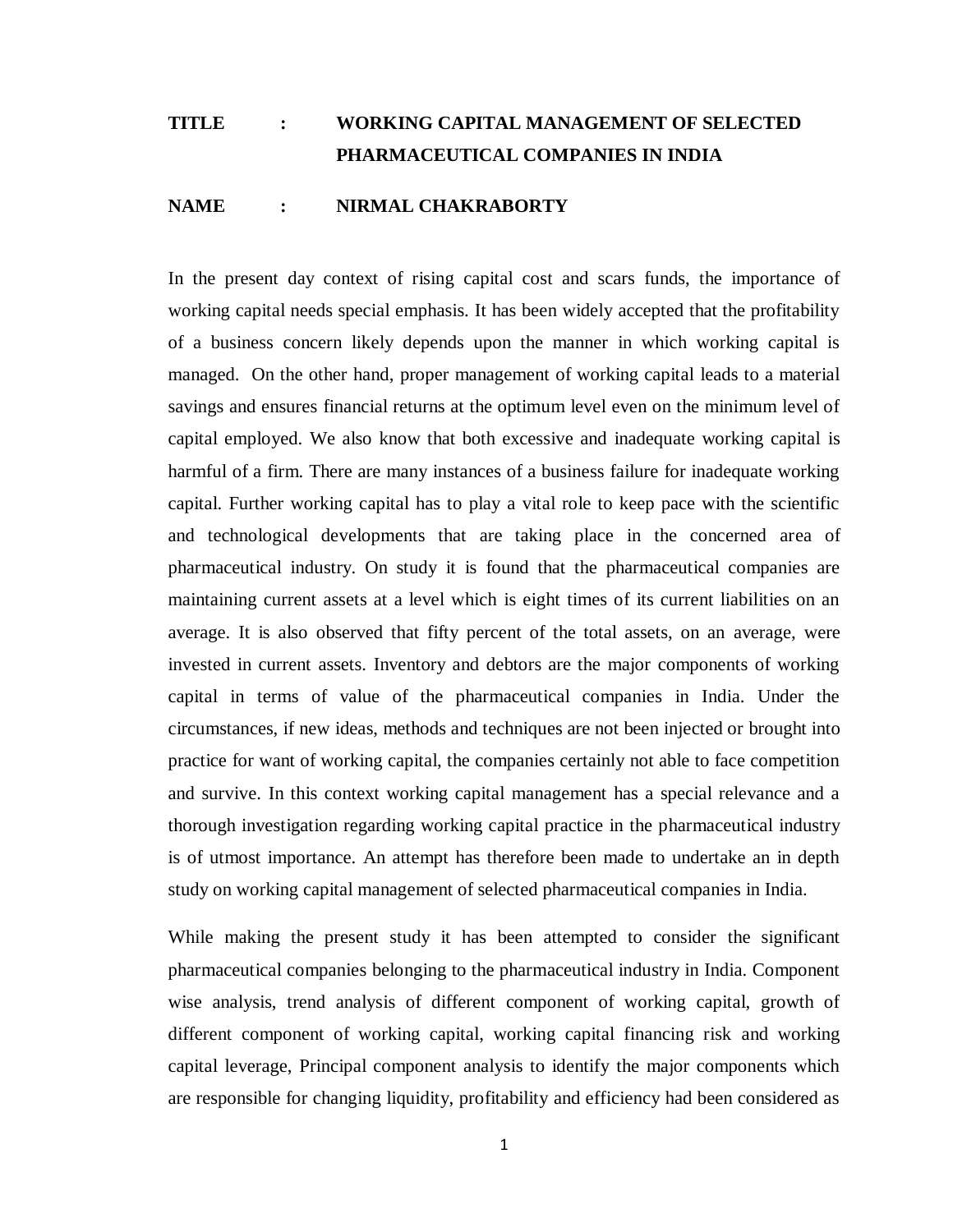these had been omitted in most of the articles. After a thorough study, the following results had been obtained:

- The amount of all the components of working capital like amount of inventory, debtors, cash and bank, loans and advances, creditors, current liabilities and provision, gross working capital as well as net working capital had significantly increased at decreasing rate.
- The selected pharmaceutical companies had been maintaining their current ratio, quick ratio at higher level and absolute liquid ratio at a lower level.
- Inventory holding period, credit allowing period to its customer, cash turnover ratio, was high as compared to industry average.
- Working capital turnover ratios (in times) of 55% (eleven out of twenty) of the selected companies were below the average of the selected companies.
- The average creditors turnover ratio of half (ten out of twenty) of the selected companies were below the average of the selected samples.
- In most of the cases (fourteen out of twenty), the average gross profit ratios of the selected companies were above the average of the selected companies.
- The average net profits of half of the selected companies were below the average of the selected companies. 50% of the selected companies, the average net profit ratios were negative and in remaining 50% cases, the net profit ratios were positive.
- In most of the selected companies (fourteen out of twenty), the average ROCE were above the average of the selected samples during the study period.
- In half of selected companies ( ten out of twenty), the average CATA, Inventory to Current Assets, Debtors to Current Assets & Cash and bank to Current Assets were above the average of the selected companies.
- Forty percent of the average of loans and advances were below the average of the selected samples.
- Seventy five percent of the selected companies, the creditors to current assets were above the average of selected companies.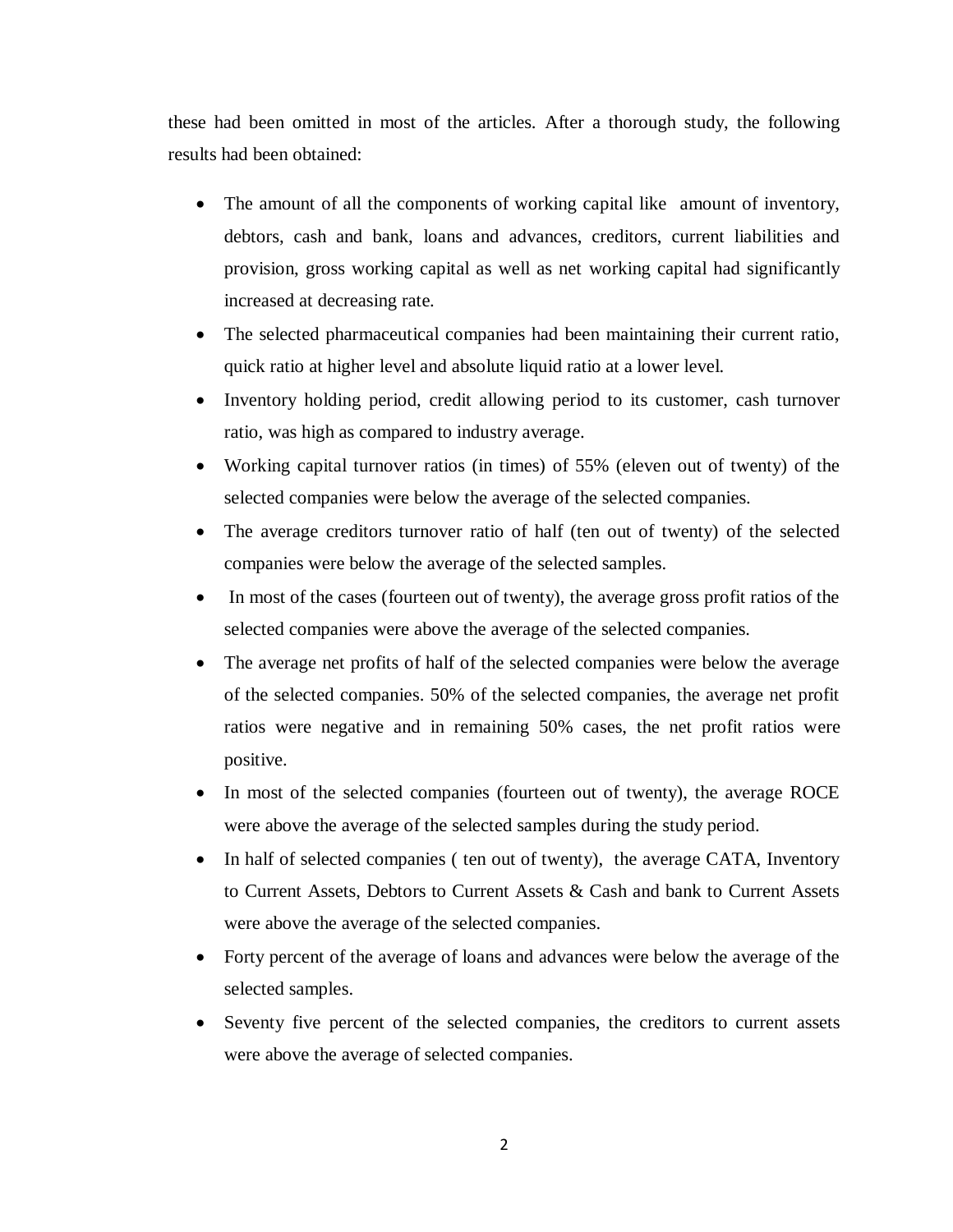- The average working capital leverage of twelve selected companies were above the average of the selected companies and these companies were taking high risky with a high return.
- The average working capital financing risks of fifteen selected companies were above the average of total samples.
- The Motaal comprehensive liquidity test exhibited that in 70% of the cases (fourteen cases out of twenty), the liquidity followed an increasing trend during the study period.
- Principal component analysis stated that CR was the principal component of liquidity, Gross profit ratio was the principal component of profitability and Inventory turnover ratio was the principal component of efficiency.

T**he results of regression** of GP on CR it is seen that out of total 14 companies under study, 10 companies earned profit and 4 incurred loss almost during the entire period. Loss making companies are found to maintain, on an average, relatively lower current ratio than the profit –making companies. So far as the relation between the gross profit and inventory turn-over ratio is concerned, some baffling results come out. It can be concluded that, in addition to the inventory management problem, there might be some other factors in the group of the liquidity measures that might have outweighed the gain accruing from high inventory turnover ratio.

Therefore, in conclusion, it can be stated that the amount of gross working capital as well as net working capital of all the selected companies are increasing at a decreasing rate during the period under study. The selected companies had been generating about 42% of the total working capital, on an average, from long term sources of fund in order to finance for working capital during the study period. The liquidity trends in most of the selected companies were increasing during the recent years of the study. Amount of investment in the entire component of working capital like, inventories, debtors, cash and bank, loans and advances of all the selected companies were increasing in the recent years during the period under study. The selected companies had invested about 48% on an average, in current assets out of the total assets. The principal component of working capital comprises of inventories and sundry debtors. Most of the pharmaceutical